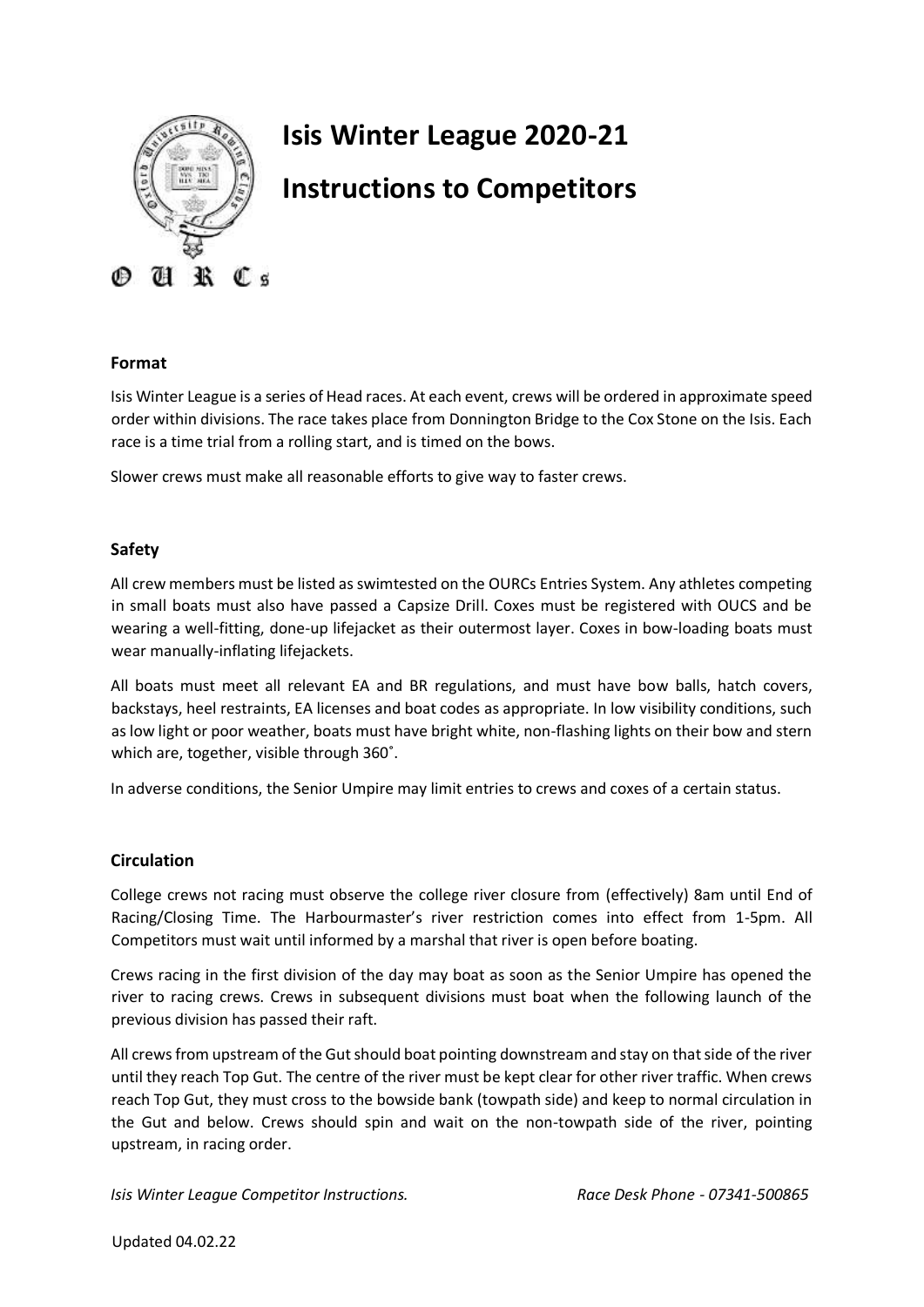After finishing their race, crews should remain upstream of the finish line until the final boat in the division has finished. Crews may then return to their rafts as directed by the marshals. Crews returning to boathouses downstream of the Gut may be asked to wait at Longbridges if this is necessary to allow the next division to run on time.

A diagram of the circulation pattern is available in the IWL section of the OURCs website [\(http://www.ourcs.co.uk\).](http://www.ourcs.co.uk/)

## **Racing**

Crews should row up to the start when instructed by the marshals or Senior Umpire, reaching race pace before crossing the start, and race up the course to the finish. The timer will start when the bow of the boat crosses the start line. Crews may choose their own line up the river, but are expected to follow the Ideal Racing Line, which is by the towpath bank below the Gut, by the Greenbank (nontowpath side) above the Gut, crossing over below the Cherwell Cut back to the towpath side.

Except in the Gut, crews who are being overtaken must make all reasonable effort not to impede other crews. Slower crews are expected to hold their current direction and not to veer back into the path of someone who is trying to overtake them. Overtaking crews are expected to go round crews being overtaken. No overtaking should be attempted in the Gut.

The finish is on the bows and is marked by a white semaphore post ("clacker"). The clacker shall be dropped when each crew finished the race. Once they have finished, crews should wind down and row up the course to the Head and spin when instructed by the marshals.

Crews from the first half of a division may be asked to spin and wait pointing downstream for the rest of the division to finish. Crews must not go below the finish while a race is in progress. Once the division has finished, crews should return to warm up circulation to return to their boathouses.

If a klaxon is fired during racing, all crews must hold it hard immediately and should not start rowing again until instructed to do so by a marshal, Senior Umpire, or medical launch. If possible, crews from a klaxoned division will be invited to re-row in a later division.

# **Cyclists**

Only one cyclist may accompany each crew during the race, unless specific permission has been granted by the event organisers to have additional bankriders. It is not expected that there will be many pedestrians on the towpath, but bankriders should keep a good look-out and avoid collisions. Filming, or any activity that prevents due care and attention being paid to cycling, is not permitted by cyclists during racing.

## **Marshalling**

Competing clubs may be required to provide marshals. A marshalling rota will be sent out prior to the event and hosted on the OURCs website [\(https://ourcs.co.uk/racing/iwl-21-22/\)](https://ourcs.co.uk/racing/iwl-21-22/).

*Isis Winter League Competitor Instructions. Race Desk Phone - 07341-500865*